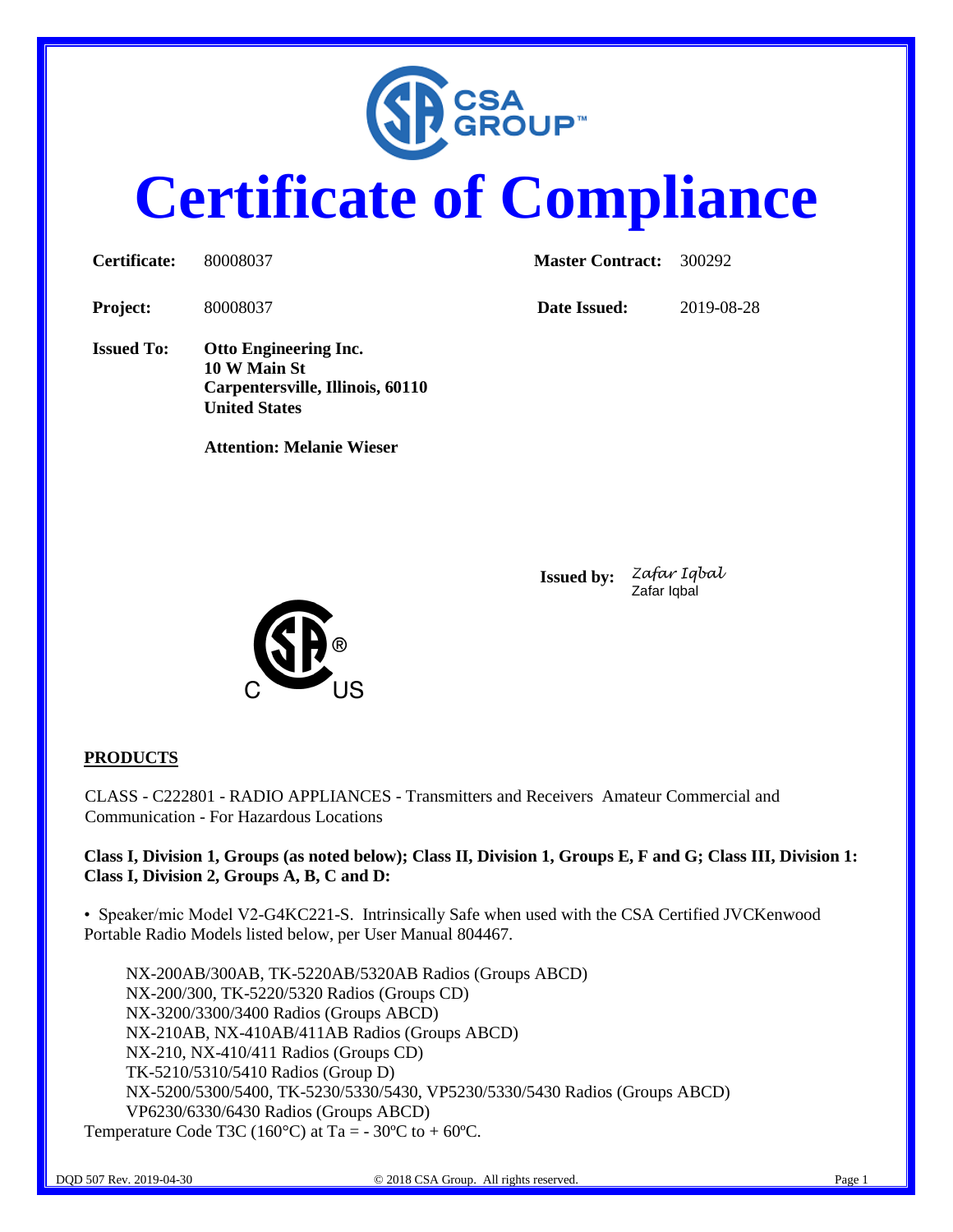

**Certificate:** 80008037 **Project:** 80008037

**Master Contract:** 300292 **Date Issued: 2019-08-28**

**CLASS 2228 81** - RADIO APPLIANCES - Transmitters and Receivers - Amateur, Commercial and Communication – For Hazardous Locations - Certified to U.S. Standards

#### **Class I, Division 1, Groups (as noted below); Class II, Division 1, Groups E, F and G; Class III, Division 1: Class I, Division 2, Groups A, B, C and D:**

• Speaker/mic Model V2-G4KC221-S. Intrinsically Safe when used with the CSA Certified JVCKenwood Portable Radio Models listed below, per User Manual 804467.

NX-200/300, NX-200G/300G, TK-5220/5320 Radios (Groups CD) NX-3200/3300/3400 Radios (Groups CD) NX-210, NX-410/411, NX-210G Radios (Groups CD) TK-5210/5310/5410 Radios (Group D) NX-5200/5300/5400, TK-5230/5330/5430, VP5230/5330/5430 Radios (Group D) VP6230/6330/6430 Radios (Group D)

Temperature Code T3C (160 $^{\circ}$ C) at Ta = -30 $^{\circ}$ C to +60 $^{\circ}$ C.

#### **APPLICABLE REQUIREMENTS**

| C <sub>22.2</sub> No. 0-10 | General Requirements - Canadian Electrical Code, Part II           |
|----------------------------|--------------------------------------------------------------------|
| CSA Std. C22.2 No. 25-1966 | Enclosures for Use in Class II, Groups E, F and G Hazardous        |
|                            | Locations                                                          |
| CAN/CSA-C22.2 No. 157-92   | Intrinsically Safe and Non-Incendive Equipment for Use in          |
|                            | Hazardous Locations                                                |
| CSA-C22.2 No. 213-2017     | Non-Incendive Electrical Equipment for Use in Class I, Division    |
|                            | 2 Hazardous Locations                                              |
| UL913:1997 (5th Edition)   | Intrinsically Safe Apparatus and Associated Apparatus for Use in   |
|                            | Class I, II, and III, Division 1, Hazardous (Classified) Locations |
| ANSI/ISA-12.12.01-2017     | Nonincendive Electrical Equipment for Use in Class I and Class     |
|                            | II, Division 2 and Class III, Divisions 1 and 2 Hazardous          |
|                            | (Classified) Locations                                             |
| ANSI/TIA-4950-A-2014       | Requirements for Battery-Powered, Portable Land Mobile Radio       |
|                            | Applications in Class I, II, and III, Division 1, Hazardous        |
|                            | (Classified) Locations                                             |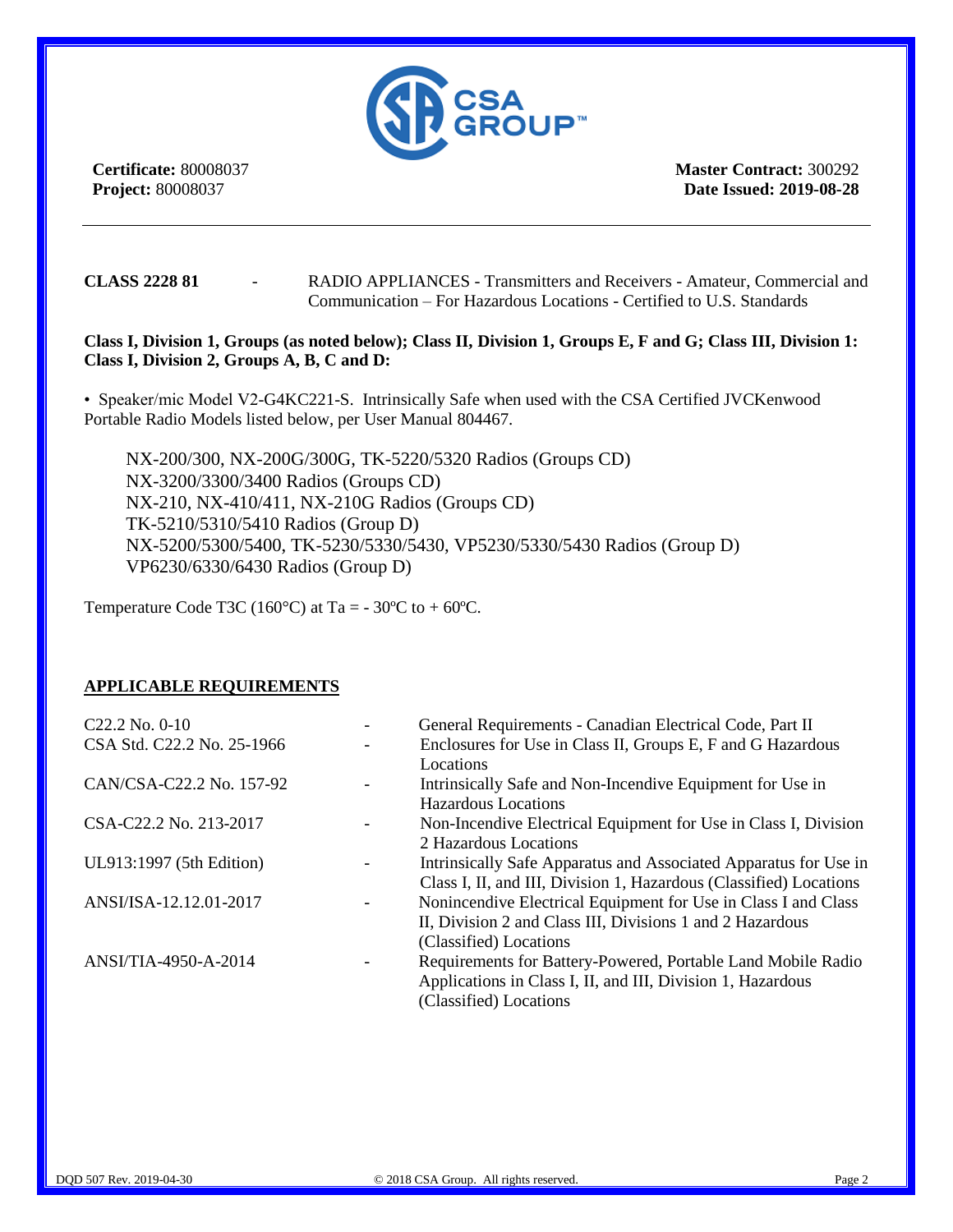

**Certificate:** 80008037 **Project:** 80008037

**Master Contract:** 300292 **Date Issued: 2019-08-28**

#### **MARKINGS**

The manufacturer is required to apply the following markings:

- Products shall be marked with the markings specified by the particular product standard.
- Products certified for Canada shall have all Caution and Warning markings in both English and French.

Additional bilingual markings not covered by the product standard(s) may be required by the Authorities Having Jurisdiction. It is the responsibility of the manufacturer to provide and apply these additional markings, where applicable, in accordance with the requirements of those authorities.

The products listed are eligible to bear the CSA Mark shown with adjacent indicators 'C' and 'US' for Canada and US (indicating that products have been manufactured to the requirements of both Canadian and U.S. Standards) or with adjacent indicator 'US' for US only or without either indicator for Canada only.

Refer to Descriptive Documents for label details.